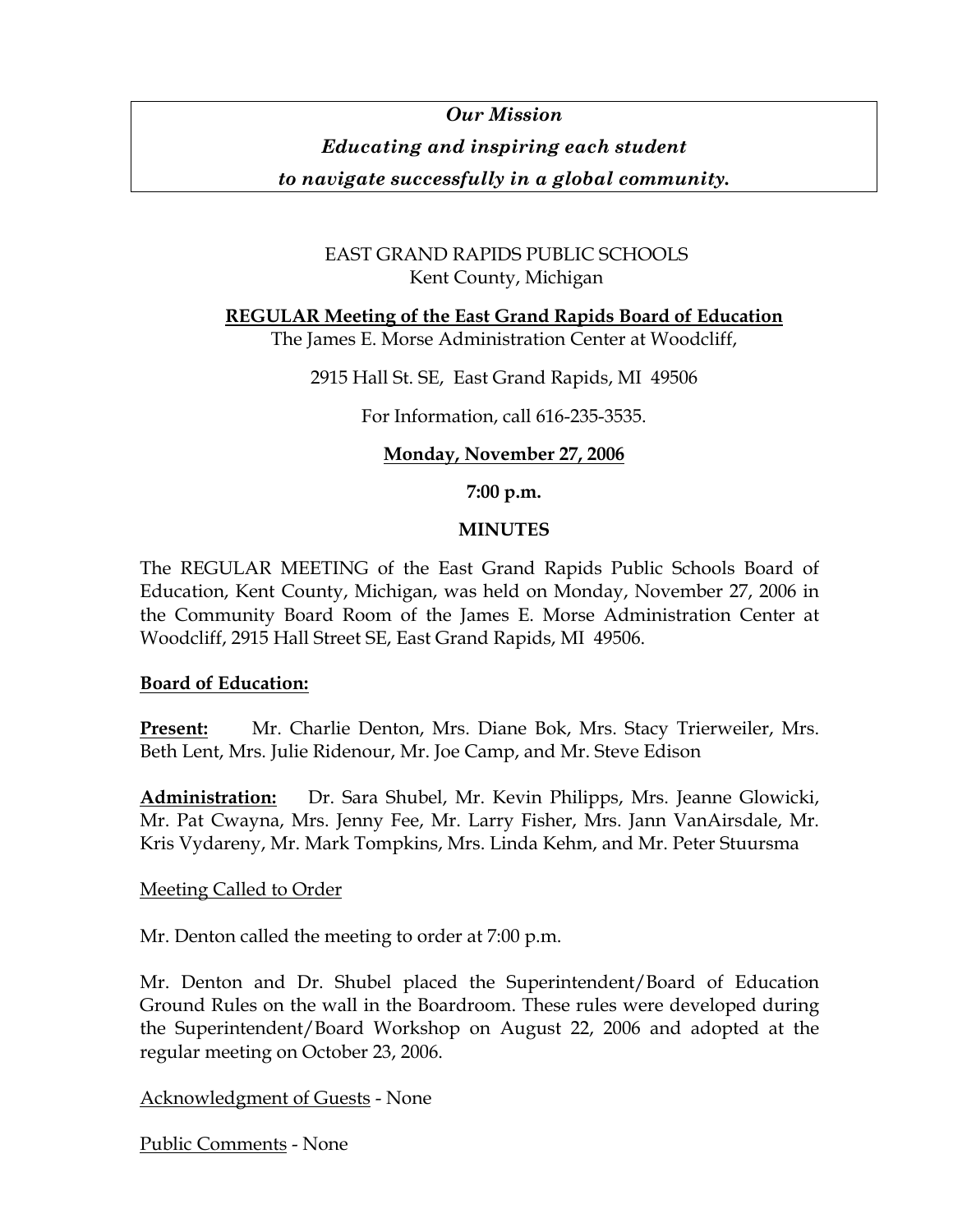#### REGULAR BOARD MEETING November 27, 2006 Page 2

Board Secretary's Report - Communications to and from the Board – Mrs. Trierweiler

No report this month.

## High School Student Council President's Report - Mr. Nathan Stevens

Mr. Stevens reported that the High School has just wrapped up their Cystic Fibrosis fundraiser. Last weekend was Arts and Crafts show and approximately \$6,100 was raised. The annual food drive will begin tomorrow.

# EGREA President's Report – Mrs. Nancy McSkimming

Mrs. McSkimming stated that Parent/Teacher conferences went well. Teachers are now getting ready for the end of first semester and the upcoming holiday season. She reminded Board members that they are invited to attend the Teacher Association party on December  $8<sup>th</sup>$ . She also mentioned that the English and Math teachers are beginning a pilot program at the High School.

# *Presentation:*

# Facilities Update – Mr. Joe Camp

Mr. Camp stated that on November 16 at the Special Meeting, the design development was approved. Now the focus is on completion of the construction documents. In early January the Board will meet to review these documents and vote on approval.

## *Action Items - Consent Agenda:*

| Background:     | In order to save time during the meeting, we are using a<br>Consent Agenda. Items in the Consent Agenda include<br>those that are routine or have been previously discussed by<br>the Board of Education. Any Board Member may request to<br>have any item removed for a separate discussion and vote. |
|-----------------|--------------------------------------------------------------------------------------------------------------------------------------------------------------------------------------------------------------------------------------------------------------------------------------------------------|
| Recommendation: | Motion to approve items in the Consent Agenda Numbers<br>$8$ _through $11$ _.                                                                                                                                                                                                                          |

Approval of Minutes of REGULAR MEETING of 10/23/06 (Enclosure #8)

Approval of Minutes of SPECIAL MEETING of 10/18/06 (Enclosure #9)

Approval of Minutes of SPECIAL MEETING of 11/16/06 (Enclosure #10)

Approval of October Payment of Bills (Enclosure #11)

Mrs. Bok moved to approve Consent Agenda Items #8-11. Mrs. Trierweiler seconded the motion. Motion passed 7-0.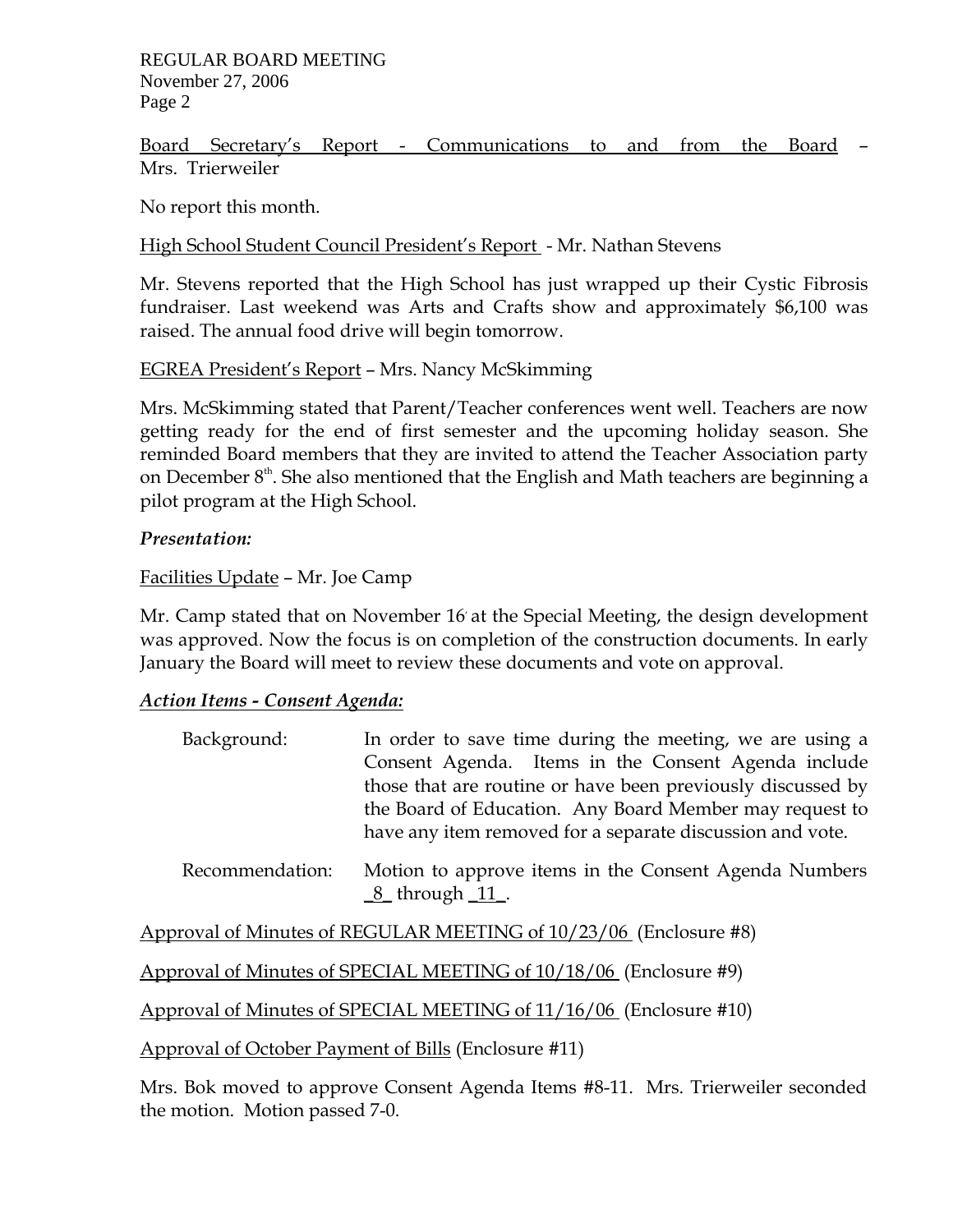#### *Other Action Items:*

#### 2005-2006 Audit Report

The audit was completed by Hungerford, Aldrin, Nichols & Carter, P.C. this fall. The Board Finance Committee reviewed the report and recommends that the Board of Education receive the 2005-2006 Audit Report.

Mr. Philipps reviewed the audit report and answered questions from the Board. Mrs. Ridenour moved to receive the 2005-2006 Audit Report as presented and recommended by the Board Finance Committee and Superintendent. Mrs. Lent seconded the motion. Motion passed 7-0.

## 2006-2007 General Fund Budget Amendment (Enclosure #13)

Each fall, the Board Finance Committee recommends a Budget Amendment to the Board of Education. The Finance Committee has reviewed the proposed amendment.

Mr. Philipps reviewed the amended budget and answered questions from the Board. Mrs. Lent moved to approve the amendment for the 2006-07 budget as listed in Enclosure #13. Mrs. Ridenour seconded the motion. Motion passed 7-0.

#### Approval of Owner Representative Contract (Enclosure #14)

The Facilities Committee recommends creating an owner representative position on a contracted basis for the duration of our construction project related to the 2006 Bond Issue. The Facilities Committee interviewed four candidates and chose John Bowers for the position.

Mr. Denton requested that the contract language include that if there is to be a replacement or substitute, then the district will have to approve. Mr. Camp moved to approve the proposed contract with John P. Bowers, Facilities Management Consultants, LLC, with John Bowers serving as the district's owner representative for the duration of the 2006 Bond construction project. Mr. Edison seconded the motion. Motion passed 7-0.

## Administrative Reports

#### Superintendent

 Dr. Shubel congratulated Mr. Stuursma and the whole EGR Football team for winning the State Championship this past weekend.

## India Trip Report

Dr. Shubel showed a power point presentation on her recent ASCD trip to India and shared many of her experiences. She stated that schools in India struggle with many of the same curricular and assessment issues as American schools.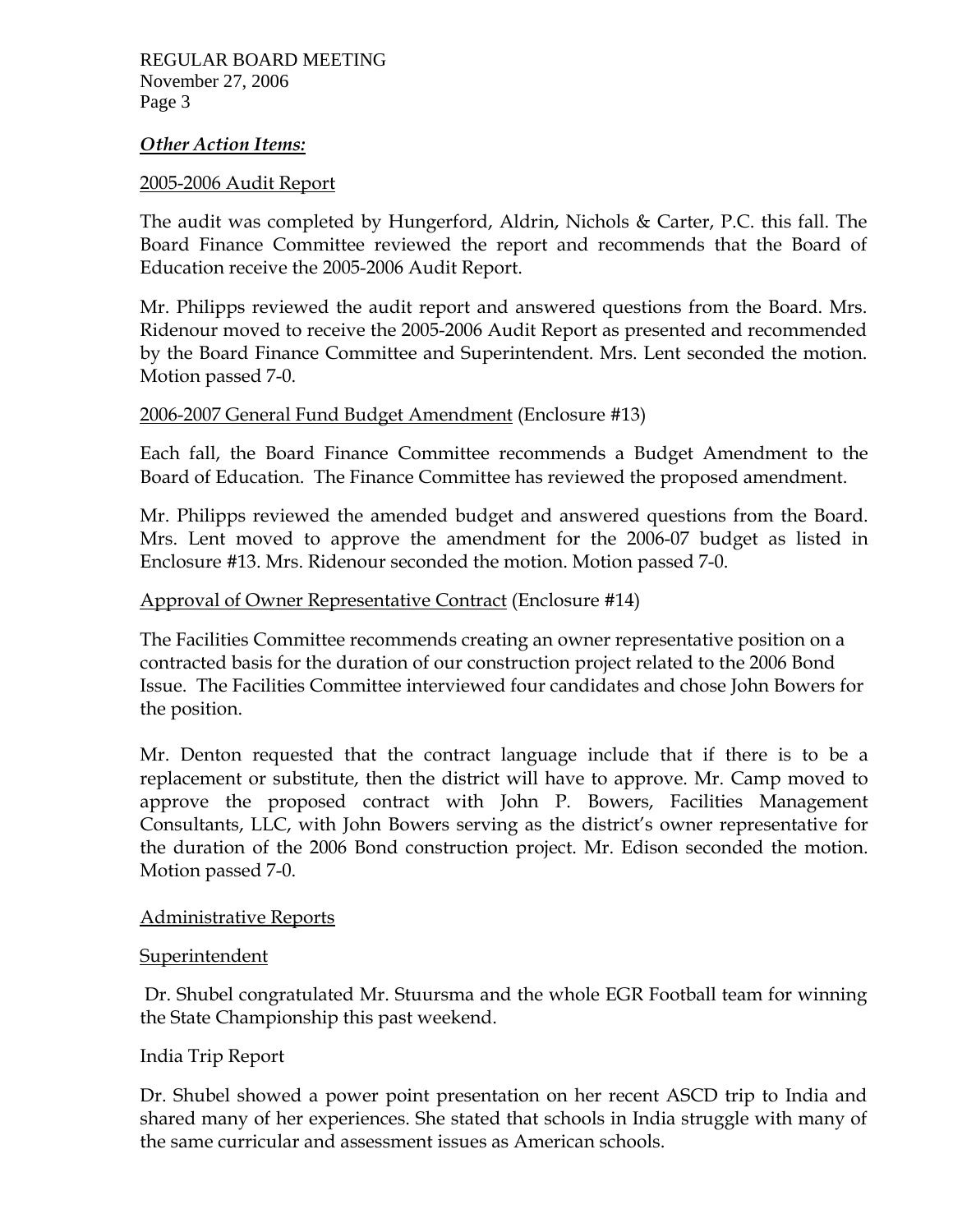Foundation Dinner Report and Foundation Grant Process

Dr. Shubel stated the Foundation Dinner was an incredible event and it was a nice evening. She also had her first opportunity to read Foundation grants. On Wednesday evening the Foundation Board will select the grants to be awarded to the teachers. She thanked the Foundation Board for their continued generous support of the East Grand Rapids Public Schools.

Assistant Supt. for Business

Energy Education – Thanksgiving Shutdown

Over the Thanksgiving break the district had an energy holiday shutdown. The results will be calculated and a report will be given at a future Board meeting.

Assistant Supt. for Instruction

Curriculum Update

Mrs. Glowicki passed out an informational sheet showing where the various curriculum committees stand currently. She discussed each of the committees and the work they are doing.

Professional Development Online

Mrs. Glowicki stated that there will be 50 learning opportunities for Professional Development days in February, most of which will be provided by in-house presenters. The theme will continue the opening day theme of "Celebrating What's Right With the World." Judge Sara Smolenski will be the keynote speaker.

East Grand Rapids Public Schools Annual Report – PA 125/NCLB

Mrs. Glowicki presented to the Board the most current annual report. She stated that this information can also be accessed online.

Board Representative Report

Athletic Facilities Assessment Committee – Mrs. Beth Lent

Mrs. Lent reported that this special committee met for the first time last week and discussed each of the athletic facilities in the prior Bond Proposal III. The committee addressed the timeline and reviewed the community survey. There will be two meetings in the next two weeks. The first will be to discuss facility design proposals and details and the second meeting will be to discuss communications with the community.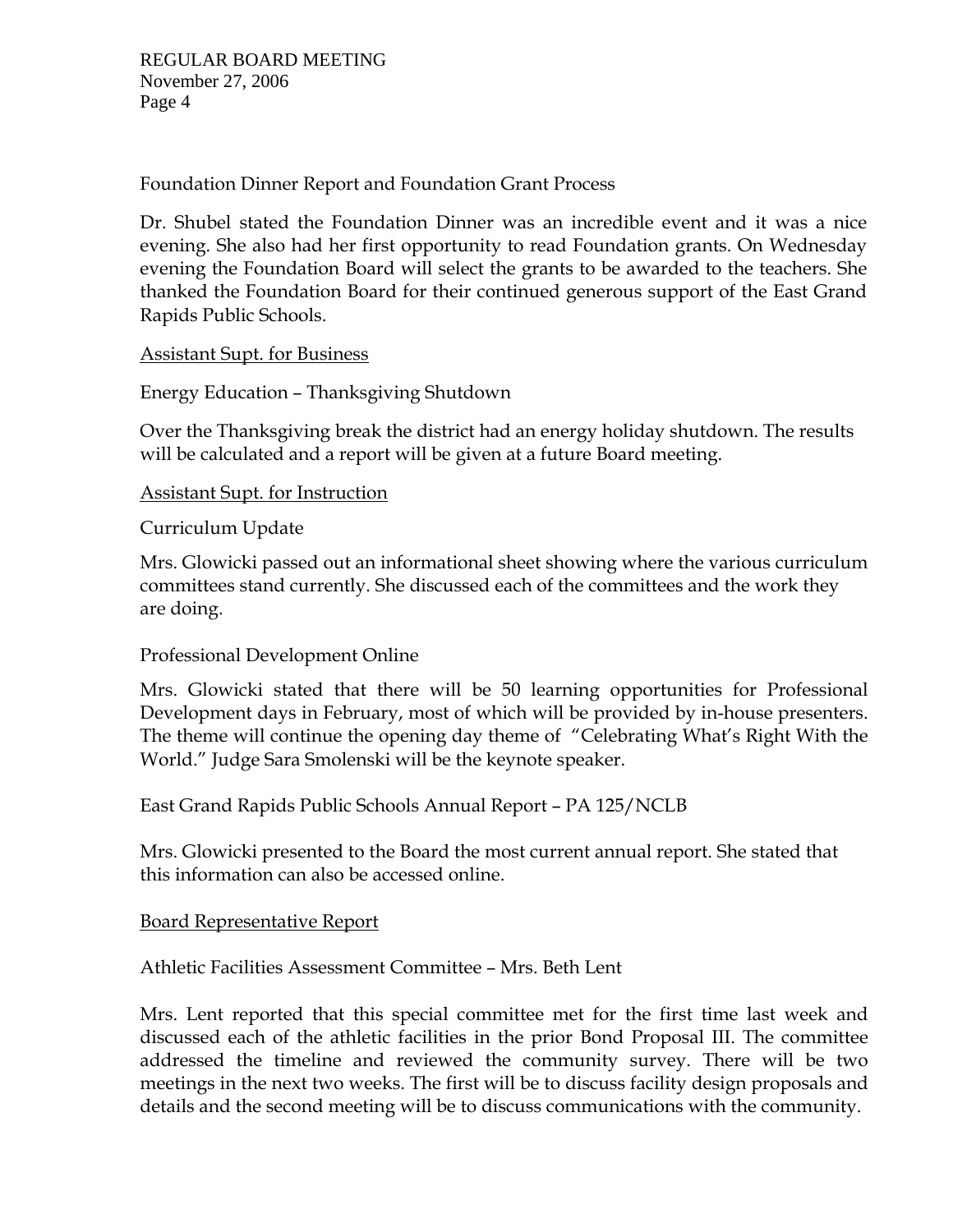# MASB Delegate Assembly – Mr. Steve Edison

Mr. Edison attended the MASB Delegate Assembly on behalf of our School Board. He gave a brief report of the numerous items discussed and voted upon. The main discussion involved health and pension benefits for teachers and the second main discussion involved allowing school board members to be volunteer coaches in smaller districts (House Bill 566). Both proposals were passed at the meeting. He recommended that next year the entire Board review the agenda for this meeting and give recommendations on votes.

Community Action Council – Mr. Steve Edison

Mr. Edison stated that the Community Action Council is redefining itself and working on a mission statement and some structural changes. They are working on finding a way to address concerns about drug and alcohol issues in the East community. The committee wants to remain active and effective in the coming years.

SAC (Superintendent's Advisory Council) – Mrs. Stacy Trierweiler

Mrs. Trierweiler reported that SAC met two weeks ago and the topic for the meeting was Gifted/Talented and assessments used in the district. She stated that there was a good discussion and input on both topics from all attendees.

Legislative Committee – Mrs. Stacy Trierweiler

Mrs. Trierweiler stated the Committee met and reviewed the change by the State of Michigan with the High School Reform requirements. There was also a discussion of the recently failed ballot Proposal 5. There will be a coffee on December  $11<sup>th</sup>$  with Senator Mark Jansen and Representative Dave Hildenbrand at 9:00 a.m. at the High School. Vern Ehlers will be in the district for coffee in February.

Parks & Recreation Committee – Mr. Camp

Mr. Camp reported that the American Cancer Society again asked for a permit for a 24 hour cancer walk to be held in August. He noted that this is a very worthwhile and moving experience. He stated that the Recreation Department provides many opportunities for our students and residents. The Parks and Recreation commissioners will be out and about in the community watching events and talking with community members.